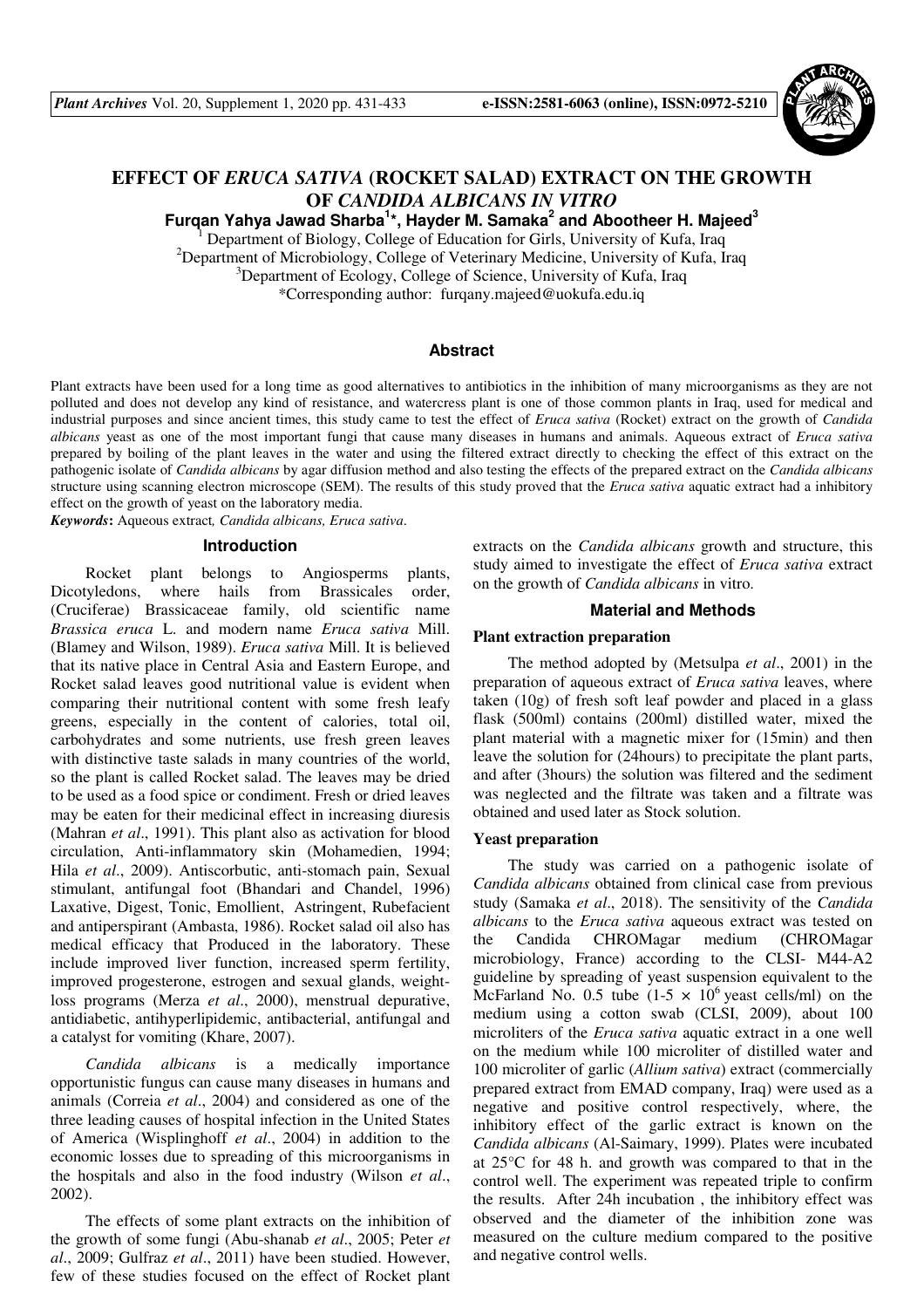# **Effect of** *Eruca sativa* **extract on the** *Candida albicans* **structure:**

Two group of plates were prepared for testing the effect of *Eruca sativa* plant extract on the *Candida albicans.* Group I (GI) represent a yeast cells grow on the Candida CHROMagar medium (Candida CHROMagar microbiology, France) while the second group (GII) represent a yeast cells exposed to the aquatic extract of *Eruca sativa* plant. All plates were incubated at 25 °C for 24 hours, yeasts from the two groups were collected and examined under a scanning electron microscope (SEM) at the Faculty of Science at the University of Kufa, to detect the structural changes in the study isolate regarding to exposure to the *Eruca sativa* extract.

## **Results and Discussion**

The results showed that the aquatic *Eruca sativa* extract has an inhibitory effect on the growth of yeast *Candida albicans in vitro* (figure 1), and this is consistent with (Amna *et al.*, 2014) due to the presence of a number of compounds such as (flavonoids, alkaloids, tannins, phenols, saponins and ascorbic acid) in Eruca extract, which has a inhibitory effect on other organisms such as some fungi and bacteria (Gulfraz *et al*., 2011).

# First group (control group)



**Fig. 1:** Shows inhibitory effect of *Eruca sativa* Plant extract on growth of *Candida albicans* yeast on CHROMagar, where : A) The test hole, contains Rocket salad plant extract. B) a positive control hole, contains garlic plant extract. C) a negative control hole, contains distilled water.

## **Electron microscopy parameter**

The scanning electron microscopy images, showed that there were clear changes within the cell wall and cell structure of *Candida albicans* yeasts that led to the damage of the yeast cells compared to the control group (figure 2).

## Second group (treatment group)



**Fig. 2 :** Showing the effect of *Eurca sativa* extract in the *Candida albicans* grown on the CHROMagar medium, Where: The first group, represents the control group. The second group, represents cells exposed to *Eurca sativa* extract.